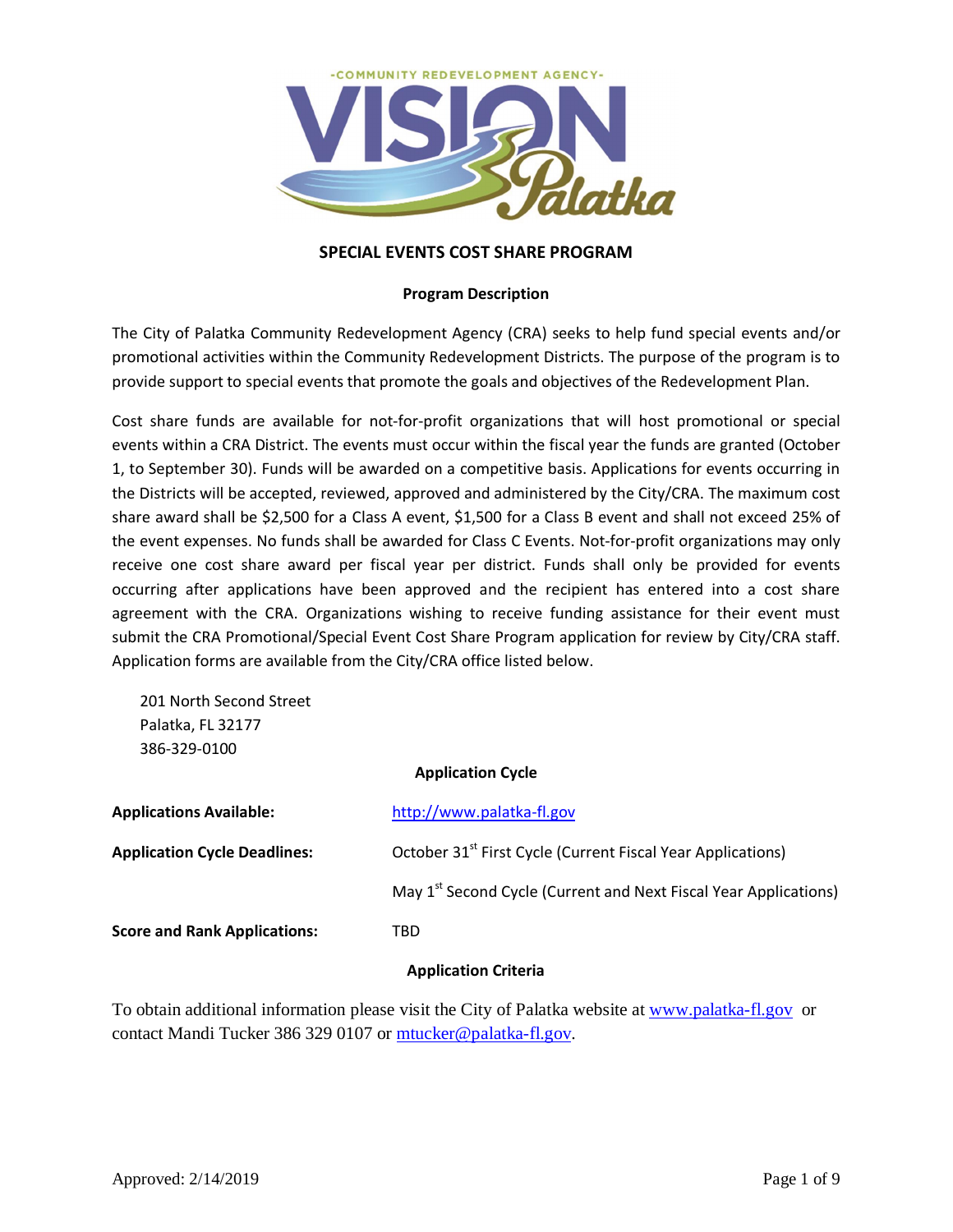In order to be eligible for funding under this program, applicants are required to meet **all** the criteria listed below:

- 1. Definition of Special Event and/or Promotional Activities is defined as a new or existing organized concert, exhibition, festival, carnival, athletic event, craft show, competition, parade, celebration, market or any event similar in nature which is open to the public. Special events do not include social parties, conferences, open houses, grand openings, ribbon cutting ceremonies or events that are not open to the public.
- 2. Special events must relate to at least one of the CRA Plan goals.
- 3. Applicant must be a not-for-profit organization registered with the Florida Department of State, Division of Corporations.
- 4. Special event must be open to the public.
- 5. Application must be signed by two officers of the organization, having signature authority and currently listed with the Florida Department of State, Division of Corporations.
- 6. Special event must be held within the CRA District Boundary.
- 7. Applicant must be current and not in default on any City special events fees.
- 8. The facility in which the event will occur must not have any City code violations
- 9. An event budget must be submitted with the application.

# **Program Funds Can Be Used For**

- 1. Marketing and promotion including advertising, printing of flyers, banners;
- 2. Permits, City Fees; licenses;
- 3. Security, general liability insurance;

# **Program Funds Can't Be Used For**

- 1. Rentals such as equipment, tents, chairs, tables, facilities, portalets, etc.;
- 2. Entertainment, performers;
- 3. Promotional or special events inconsistent with the goals and objectives of the CRA or the City of Palatka.
- 4. Promotional or special events sponsored by the State of Florida, local governments or educational institutions;
- 5. Events not open to the public, either for free or for a fee;
- 6. Operating expenses of the hosting organization, including salaries or other compensation;
- 7. Prize money, awards, plaques or certificates;
- 8. Purchase of tangible personal property;
- 9. Interest payments or reduction of deficits or loans;
- 10. Travel expenses;
- 11. Food and drinks that will be consumed at the event.
- 12. Alcoholic beverages
- 13. Taxes, such as Florida State Sales Tax \*The determination of whether or not a promotional/special event is religious or political, or is inconsistent with the goals and objectives of the CRA lies solely with the CRA.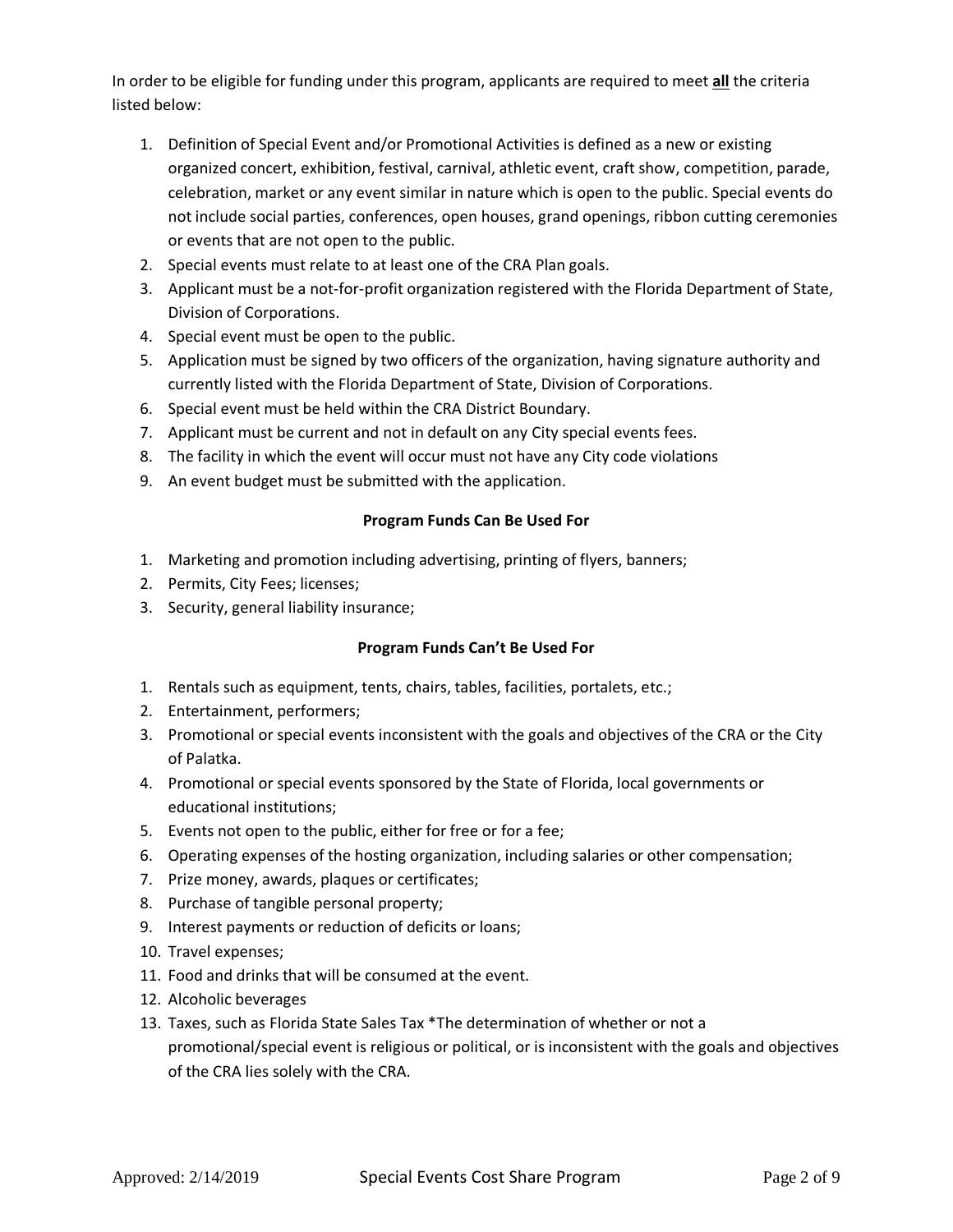# **Application Process**

One (1) original application and three (3) copies must be submitted in person, or via US Postal Service, or private courier service with supporting documentation by the deadline date and time. Organizations may only submit one application per fiscal year. Applications must be fully completed and applicants must submit all items and supporting documentation listed on the Application Package Checklist on the last page of the application. A Review Scoring Committee consisting of at least three committee members to be appointed by the CRA Manager will score and rank the applications. Each application will be scored based on the applicant responses and supporting materials. An application will be ranked based on its score out of a total of 100 points. Funding will be provided to the highest ranked applications until funds are depleted. Notification will be made initially via email, to be followed by a written notification.

# **Cost Share Agreement and Insurance Requirement**

Funds shall only be provided for events after applications have been approved and the recipient has entered into a cost share agreement with the CRA. All applicants selected to receive cost share funds will be required to enter into a written agreement with the CRA outlining the various cost share requirements. Thirty (30) days prior to the event, recipients will need to provide documentation of general liability insurance if the event is taking place on City or CRA owned property.

# **Funding Disbursements**

Funds shall be made available to applicants on a competitive basis on an annual cycle (October 1- September 30) provided the CRA staff review determines that all the application criteria are met. The CRA reserves the right to reject any application that is not substantially complete, or it does not find to be consistent with the goals and objectives of the Redevelopment Plan. Cost share funds shall be delivered to the successful applicant after an agreement has been executed with the CRA and on a reimbursement basis with the applicant providing documentation to support the reimbursement or the City/CRA may pay vendor(s) directly. A completed Post-Event Report is required to be submitted and approved 45 days after the event. If a Post-Event Report is not submitted during the designated time frame an organization shall lose their approval and be deemed ineligible for future cost share funds from the CRA barring extenuating circumstances Organizations or events who having received funding for more than four (4) years within a ten (10) year period shall have their requested funding amount reduced by 50% in year 5 and are no longer eligible for funding. Although most awards will be based on the highest ranked applications until all funds are depleted, the CRA reserve the right to make an award for less than the amount requested by an applicant.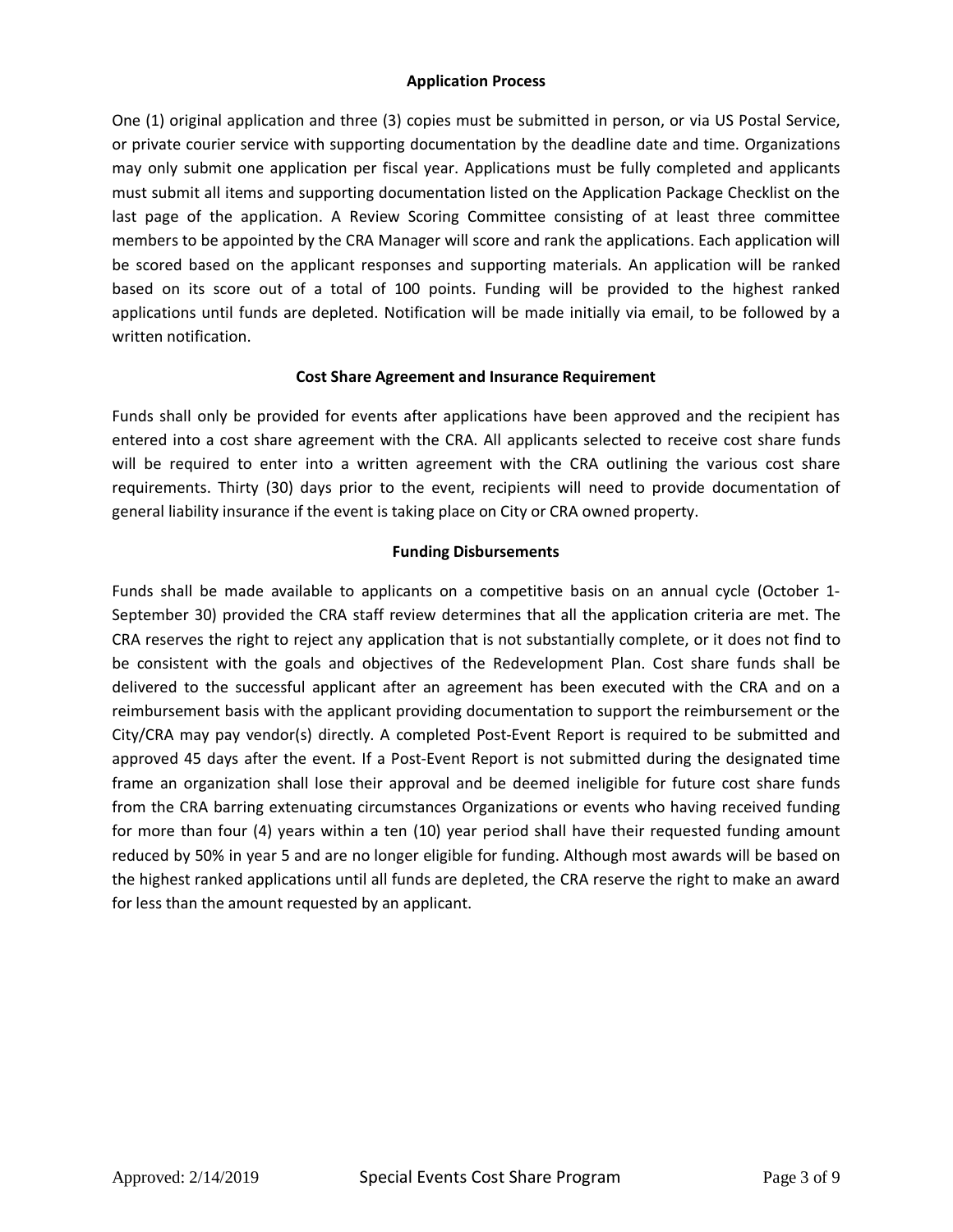### **Application Instructions & Evaluation Criteria**

Applications are to be structured as follows. Failure to follow these instructions may result in an application not being considered for funding.

# **Section I General Information**

- **1. Organization Information:** Use the organization's legal name and address as it would appear on the Florida Department of State, Division of Corporations' registry or on the organizations IRS determination letter of tax exempt status.
- **2. Event Location:** Enter the exact location/address of where the event will take place. Please verify with staff prior to submitting application as to whether the event is in a CRA District. If the event is not taking place in the district, the event is not eligible for funding under this program. The address must be a physical location. A copy of the CRA Districts Map can be found at https://palatka-fl.gov/DocumentCenter/View/124/Palatka-Districts-Map-PDF?bidId=.
- **3. Eligibility Questions:** The event must be open to the public, either free or for a fee, in order, to be eligible for funding under this program. Enter the budget amount for the event and the amount of funds being requested from the CRA. The budget amount and the CRA requested amount should reflect the amount listed in the budget form attached to the application.

# **Section II**

- **1. Event Description: (Maximum 5 Points)** Please provide a comprehensive description of the event, including but not limited to the goals and objectives of the event, purpose of the event, how the event will be promoted, how the success of the event will be measured, and how the CRA funds will be used. The event description is particularly important in the evaluation of the application. The more detail provided the easier it will be for the CRA to make a positive decision.
- **2. Promotion of the Event: (Maximum 10 Points)** Describe how the event will be promoted and marketed to the public, radio and television ads, social media, postcards or fliers, etc. Event's Success: Describe in detail how the success of the event will be measured, whether using attendance, revenue/profit earned by host organization or vendors.
- **3. Alignment with the goals of the CRA Special Events Cost Share Program (Maximum 15 Points-5 Points Per Goal):** The goals are as follows:
	- a. Promote increased visibility and awareness of the Redevelopment Areas including but not limited to: bringing in first time tourism, generating repeat visits and providing for local resident activity and interaction.
	- b. Reinforce the districts positioning and branding through targeting the right audiences, communicating through the most appropriate media and supporting not competing with the permanent businesses of the district.
	- c. Potential Investment in the districts by residents, businesses, property owners and visitors.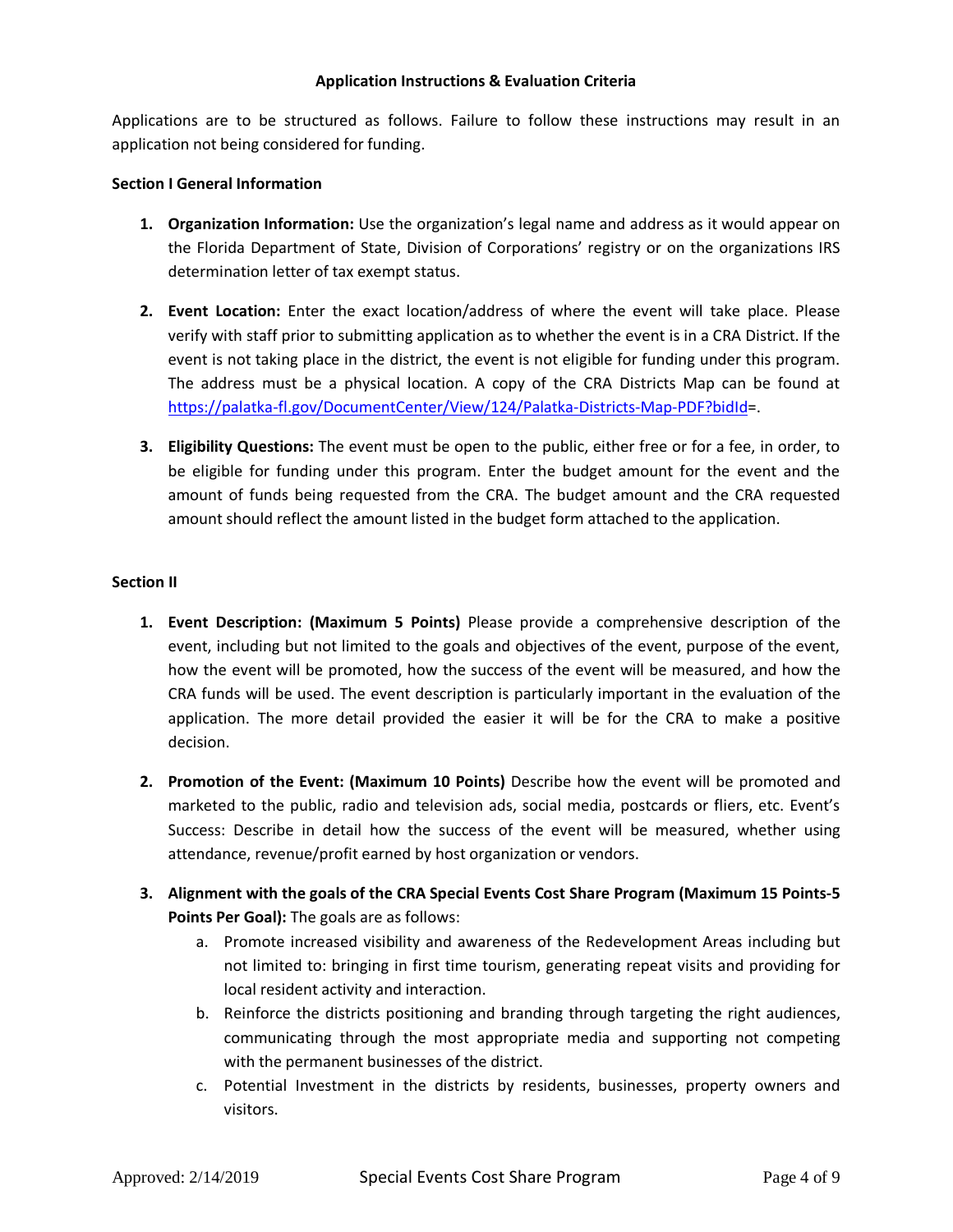Please note that if CRA staff or the Review Scoring Committee determines the proposed event will not promote the goals and objectives of the Special Events Cost Share Program a recommendation of "No Funding" will be made to the CRA Board.

# **Section III**

- **1. Event Coordination: (Maximum 5 points - 1 point for each support letter)** List the business and/or community groups located in the respective redevelopment area that have provided support letters in support of this event. Examples of these groups include, but are not limited to: Neighborhood Associations, the Chamber of Commerce, Downtown Palatka Inc., and Revitalize Historic Palatka. Each support letter must be dated. Generic or form letters will not be accepted. All letters must be submitted with the application.
- **2. Attendance: (Maximum 10 Points)**  Class A Event Multiple Days (1001+ in attendance per day) **(10 points)** Class A Single Day (1001+ in attendance per day) **(7 points)** Class B Event (101-1000 in attendance per day) **(4 points)** Class C Event (0-100 in attendance per day) **(1 point)**
- **3. Vendors: (Maximum 5 points)** List the participating vendors. If a final list is not available list by type and quantity of vendor. The description and quantities must match the required special events application site plan. Quality events shall reinforce the districts positioning and branding through targeting the right audiences and supporting not competing with the permanent businesses of the district.

### **Section IV**

# **Event Budget**

**1. % of Public Agency Funding Funding: (Maximum 15 Points)** From the budget form attached, what percentage of the overall event budget is being requested from the CRA and other public agencies/organizations such as the City of Palatka, the Putnam County Tourist Development Council (TDC).

Less than 25 % **(15 points)** 26% to 50% **(10 points)** 51% to 75% **(5 points)** Greater than 75% **(0 points)**

**2. % of Private Sponsors & Donations: (Maximum 15 Points)** From the budget form attached, what percentage of the overall budget is being funded by private sponsors/organizations including in-kinds donations and services and the applicant's contribution?

Less than 25 % **(15 points)** 26% to 50% **(10 points)** 51% to 75% **(5 points)** Greater than 75% **(0 points)**

**3. Budget Form:** Please complete the budget form below with your estimated/anticipated budget expenses and estimated income, including income from other agencies and sponsors. Make sure to list anticipated expenses that are being paid with CRA funds under estimated expenses and CRA expenses. Any profit gained from the event should be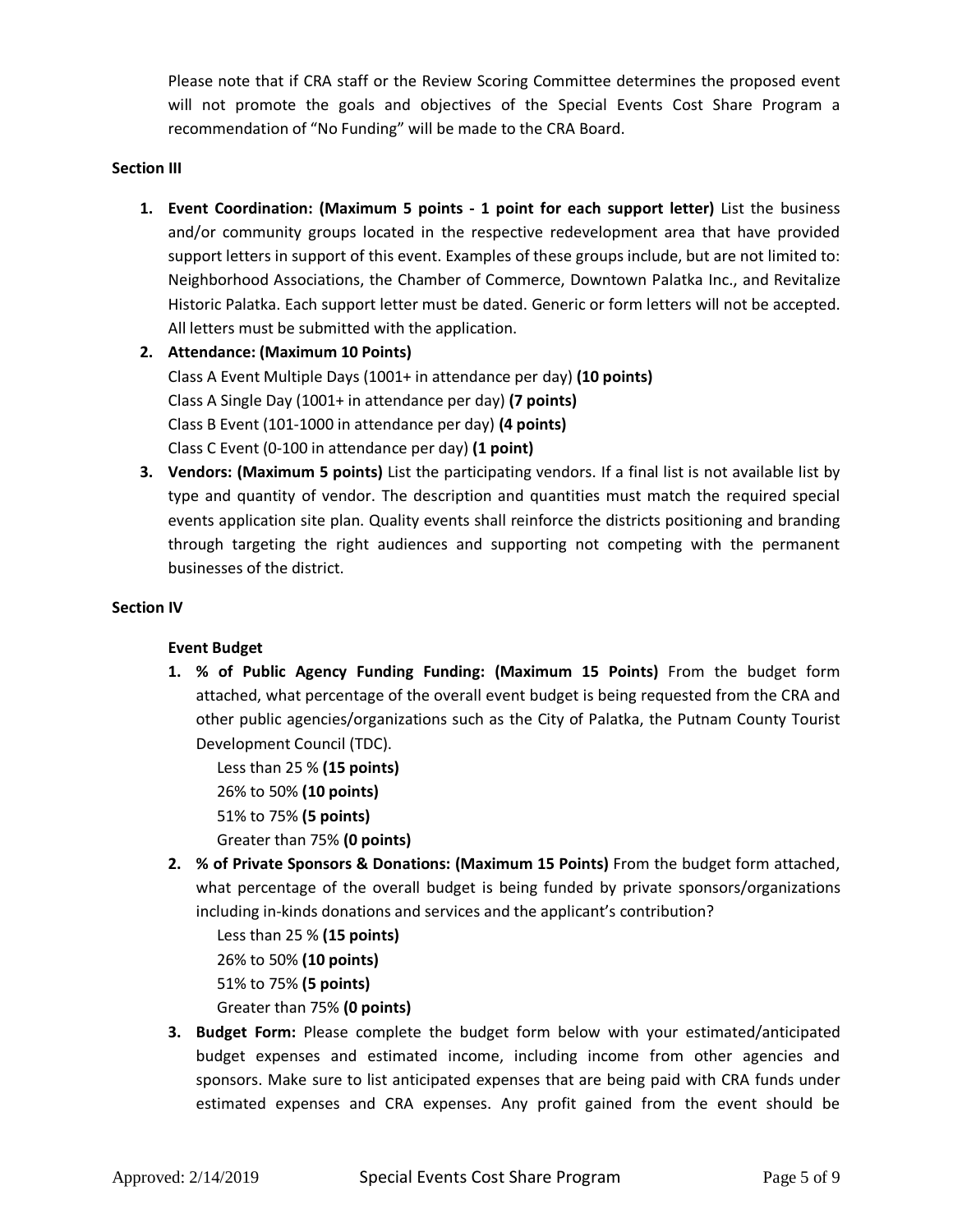explained in terms of its use; event sustainability, charity or otherwise. If your application is awarded, the award will be based on the estimated budget submitted with your application. Please be attentive to your estimated expenses and income. The actual expenses and income will be completed once your event has ended and the post event report is submitted. Note: Total estimated expenses and income should balance. If there is a profit, explain below how the profit/revenue will be used - event sustainability, charity or otherwise. Also explain any in-kind services/donations and volunteer services, if any. Attach additional sheets if needed.

**4. Fiscal Sustainability Plan: (Maximum 5 Points)** Describe the plans for making this event selfsustaining in the future and how the CRA funds will aid in this effort. If additional space is needed, please use a separate sheet and attach to the application.

# **Section V – Certification and Required Supporting Documentation Checklist**

Please verify all items are included with your application. Incomplete applications will not be considered for funding.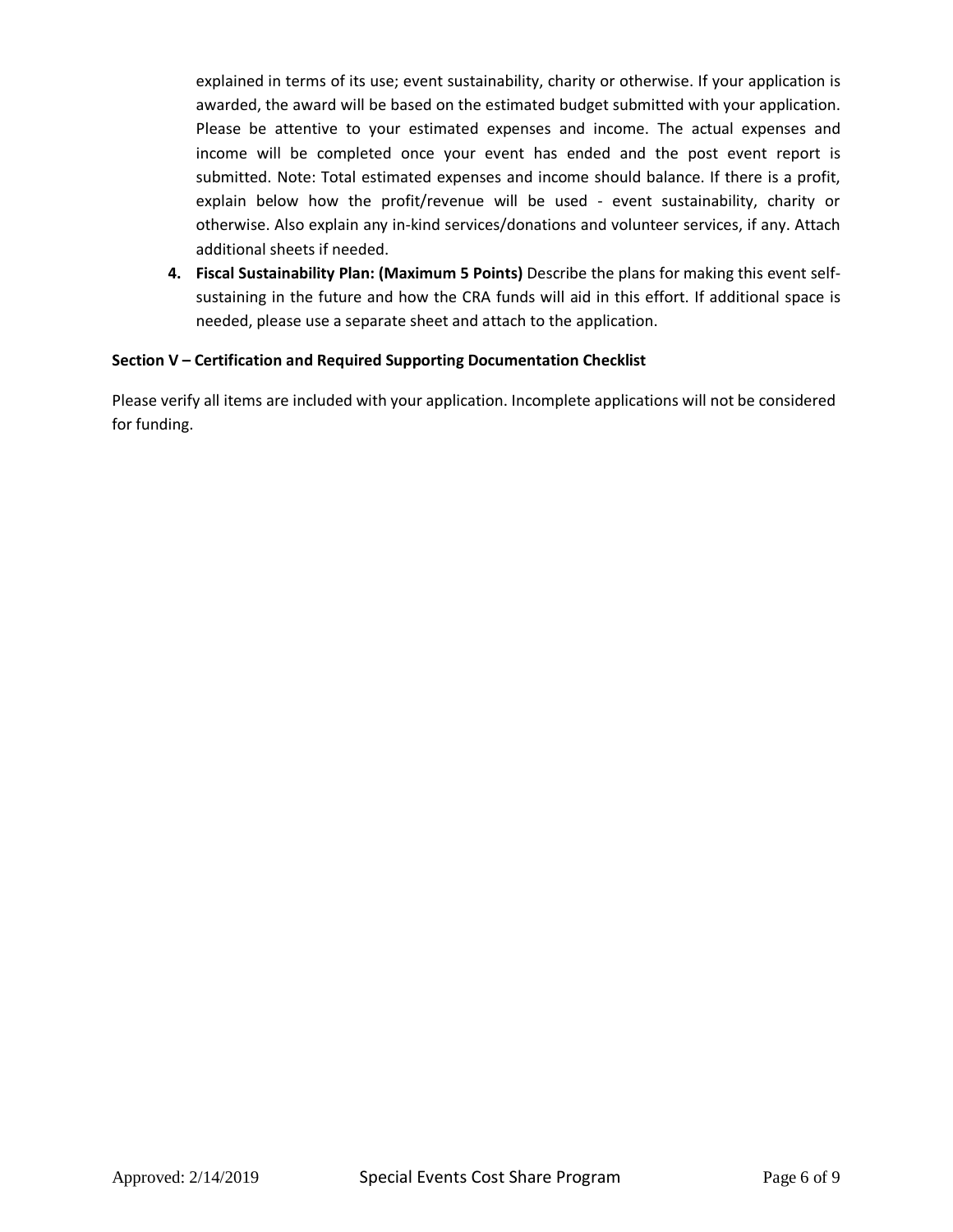# **APPLICATION**

### **Section I**

- **1. Official Name of Organization:** *Click here to enter text.* **Contact Name:** *Click here to enter text.* **Title:** *Click here to enter text.* **Address:** *Click here to enter text.* **Email:** *Click here to enter text.* **Phone:** *Click here to enter text.*
- **2. Event Name:** *Click here to enter text.* **Event Location:** *Click here to enter text.* **City Special Events Application Attached:** ☐ Yes ☐ No **What CRA District will the event occur in:** □ North □ Central □ South
- **3. Is the event open to the public?** □ Yes □ No **Total Event Budget:** *Click here to enter text.* **Amount Requested from CRA** *Click here to enter text.*

#### **Section II**

- **1. Event Description:** *Click here to enter text.*
- **2. Promotion of the Event:** *Click here to enter text.*
- **3. Alignment with Goals and Objectives:** *Click here to enter text.*

#### **Section III**

- **1. Event Coordination:**  *Click here to enter text. Click here to enter text. Click here to enter text. Click here to enter text. Click here to enter text.*
- **2. Attendance:** (Check only one box)  $\Box$  Class A Event Multiple Days (1001+ in attendance per day)
	- $\Box$  Class A Single Day (1001+ in attendance per day)
	- $\Box$  Class B Event (101-1000 in attendance per day)

 $\Box$  Class C Event (0-100 in attendance per day)

**3. Will vendors participate in the event?** □ Yes □ No **List Participating Vendors.** If a separate sheet is needed, please use a separate sheet and attach to the application.

*Click here to enter text. Click here to enter text.*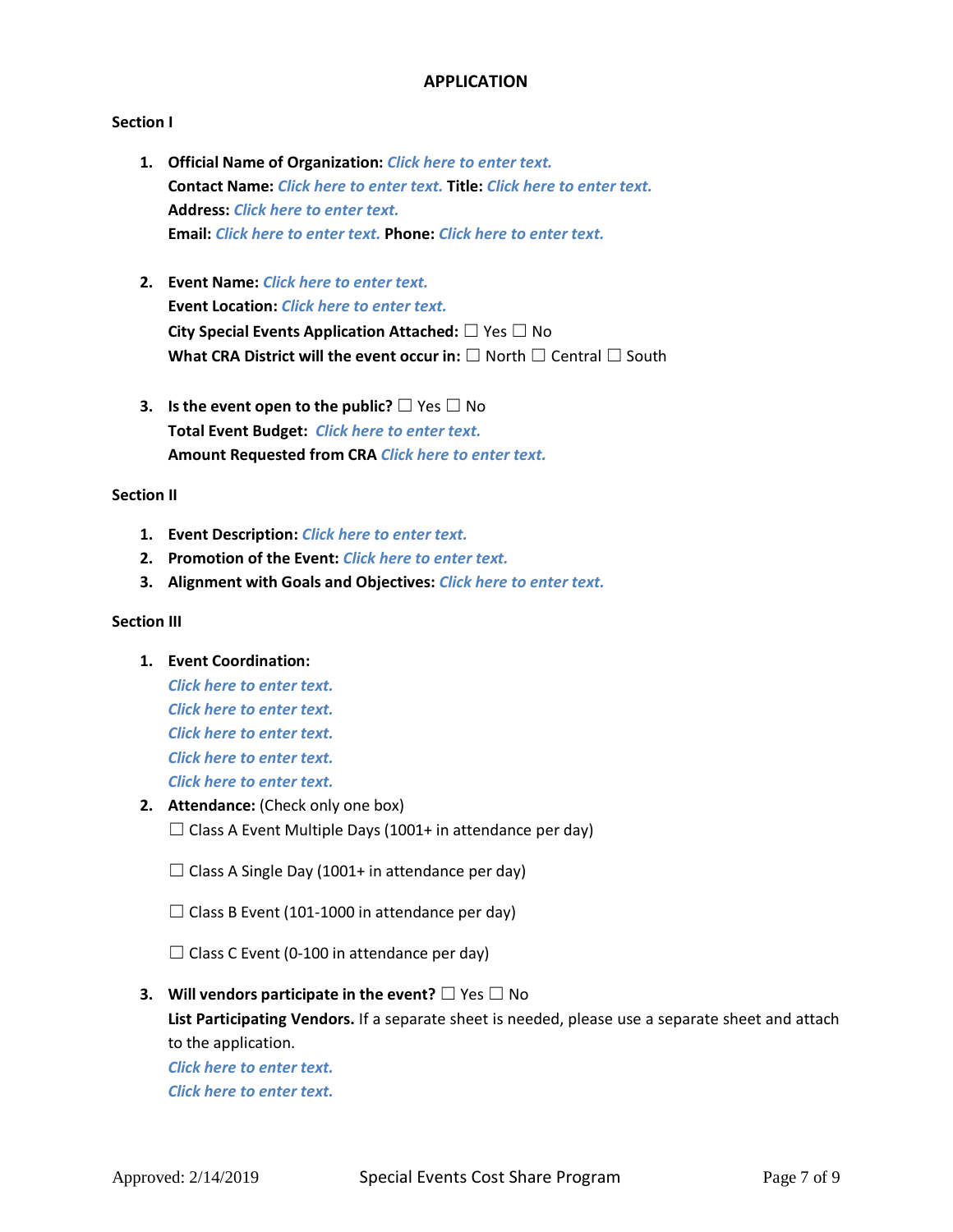*Click here to enter text. Click here to enter text. Click here to enter text. Click here to enter text. Click here to enter text. Click here to enter text. Click here to enter text. Click here to enter text. Click here to enter text. Click here to enter text.*

### **Section IV-Event Budget**

- 1. *Click here to enter text.*% **of Budget funded by Public Agencies**
- 2. *Click here to enter text.*% **of Budget funded by Private Sponsors**
- 3. *Click here to enter text.*% **of Budget funded by Applicant** (No Points Assigned)
- 4. **Fiscal Sustainability Plan:** *Click here to enter text.*

### **Section V – Certification and Compliance Statement**

We hereby certify that the information contained in this application is true and correct to the best of my knowledge and that I have read the Program Guidelines of the Palatka Community Redevelopment Agency Special Event Cost Share Program and will abide by all legal, financial, and reporting requirements as a condition of receiving funds from the CRA.

The CRA requires two signatures from organization officers that have been given the authority to sign on behalf of the organization. Please provide documentation (By-Laws or approved minutes from meetings) highlighting where the officers below have been given signature authority.

I understand non-submittal of the required Promotional and Special Event Cost Share Program documents indicated the Application Package Checklist below, of the application will cause the application to be ineligible for scoring. I further understand that there is a minimum score of at least 50 points to be considered eligible for funding. Applications scoring less than 50 points will not be eligible for funding consideration.

Please verify the following items are included with your submittal to be eligible for scoring.

 $\Box$  Complete Application

- $\Box$  Complete Budget including all estimated expenses, anticipated income (including in-kind donations), and please be sure to specify expenses in which you are requesting CRA funds.
- $\Box$  Two signatures from the organization's officers that have been given the authority to sign on behalf of the organization: a copy of your By-Laws or approved minutes indicating the officers' authorization to represent the non-profit organization.